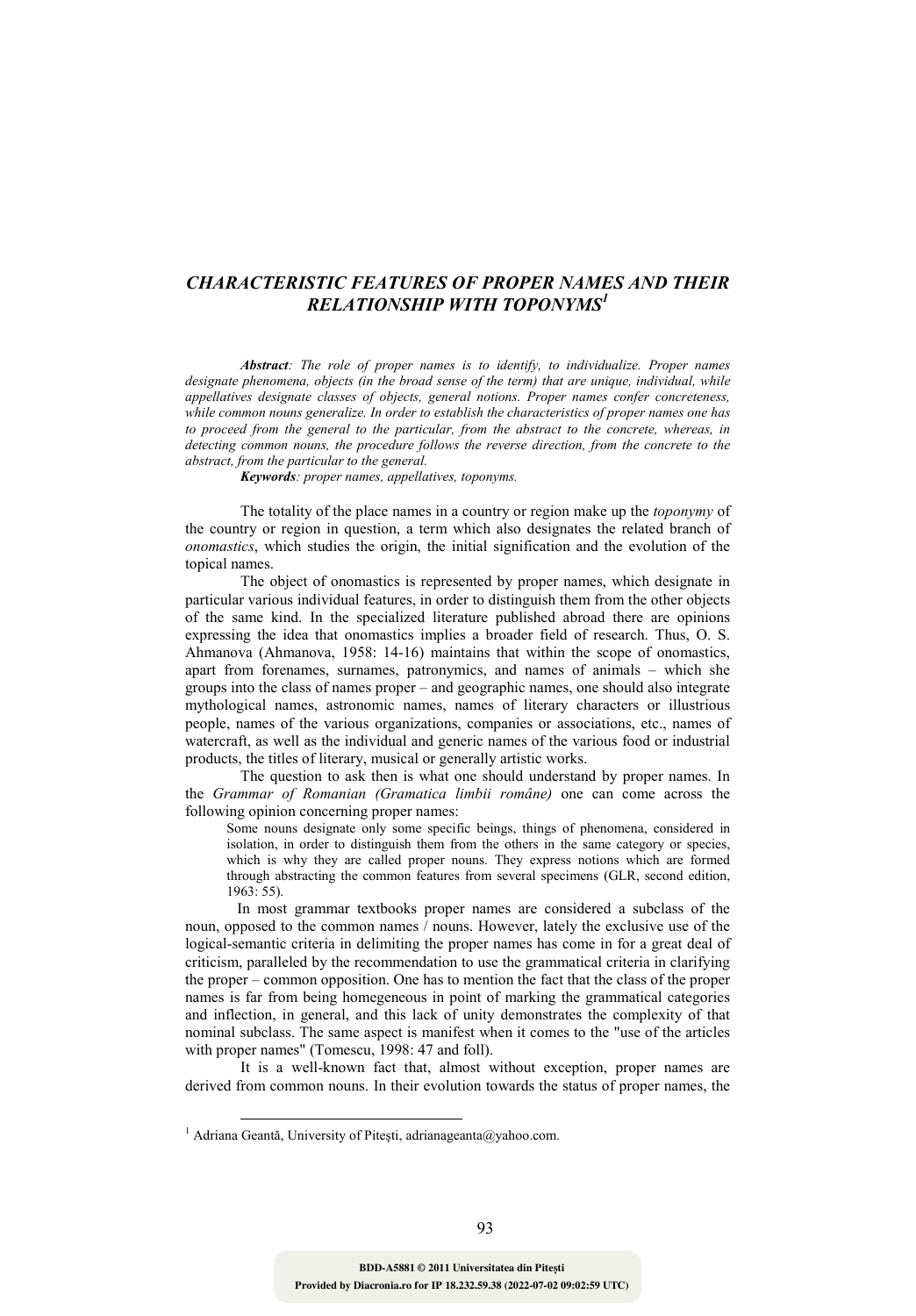common nouns have taken various courses, but they all derived from the selfsame necessity, which was determined historically and socially. The first common peculiarity lies in the fact that both proper names and appellatives are linguistic signs created by humans with a view to facilitating mutual understanding, and both have been accepted by society. They both issued from the need man felt to cope with the surrounding world, using the same formal linguistic elements (sounds, letters), the essential characteristic trait of which was represented by the cohesion between the phonetic (or graphical) form and function.

A multitude of studies have appeared with respect to proper names, their semantic and grammatical characteristics, or the classes of proper names, as well as the place that toponyms hold among proper names, or the distinctions between place names and the names of people, as the latter are in fact closest to the proper names.

Famous linguists such as J. Balasz, E. Coşeriu or A.I. Greimas state that, on account of the sense of individualization, the proper names, hence the toponyms as well, cannot enter into lexematic oppositions. Place names do not represent, as is sometimes wrongly held, a peripheral division of the lexicon of a language, on the contrary, they have a status of their own, distinct from that of common terms. They are at once elements of the lexicon, and also entities opposed to its regular items.

Place names have been included in the category of the proper names, since they were not formed through abstractization, as were the common nouns.

Proper names can be traced back to certain periods of time, in a certain space or environment, and were related to certain human activities, so, to this very day they bear the imprint of the society typical of the various ages. Their apparition and evolution were conditioned by a number of social, historical and economic factors, by the kind of material and spiritual life that people lived, and equally by factors of a geographical nature, evoking the physical and geographic peculiarities of a region, as the late Iorgu Iordan remarked: "All kinds of moments in the life of a human community – historical (stricto sensu), social, economic, political, psychological – are echoed by toponymy, more often than not over a very long period of time, and sometimes permanently and definitively" (Iordan, 1963: 2).

Proper names, once having gone into the language, develop their function of identification. If at first the proper name expresses a quality, in a general sense, thanks to its function, it can become a mark of the object, considered globally.

Toponymy preserves names which are no longer analysable by the speakers; likewise, place names and city names in foreign countries are used, whose motivation is totally opaque for the speakers of Romanian, which does not mean that they are rejected by the system of our language, quite on the contrary, they are integrated as signs that singularize and individualize to the highest degree. Logician Rudolf Carnap defined proper names as *"a class with a single element"* (apud Mihăilă, 1978: 273). Starting from the concepts used by the logicians, we can say that a proper name does not express an (understood) *sense*, because it does not express *properties*, but we cannot fully subscribe to that notion, because a proper name expresses a sense or a meaning, but only as a genesis. It *signifies* (or refers to) a *nominatum* or a *denotatum*, which is the *"singular object which it designates"* (Mihăilă, *op. cit*., p. 274).

Holger Steen Sorensen is the man who first formulated, in terms of information, the sense of the proper name; it was defined as *the "information conveyed by the designator in connection with the denotatum or denotata"* (Apud Florea, 1989: 215). His merit does not consist only in "recognizing the meaning of the proper name by referring the name to the respective object, rather than the meaning of the common noun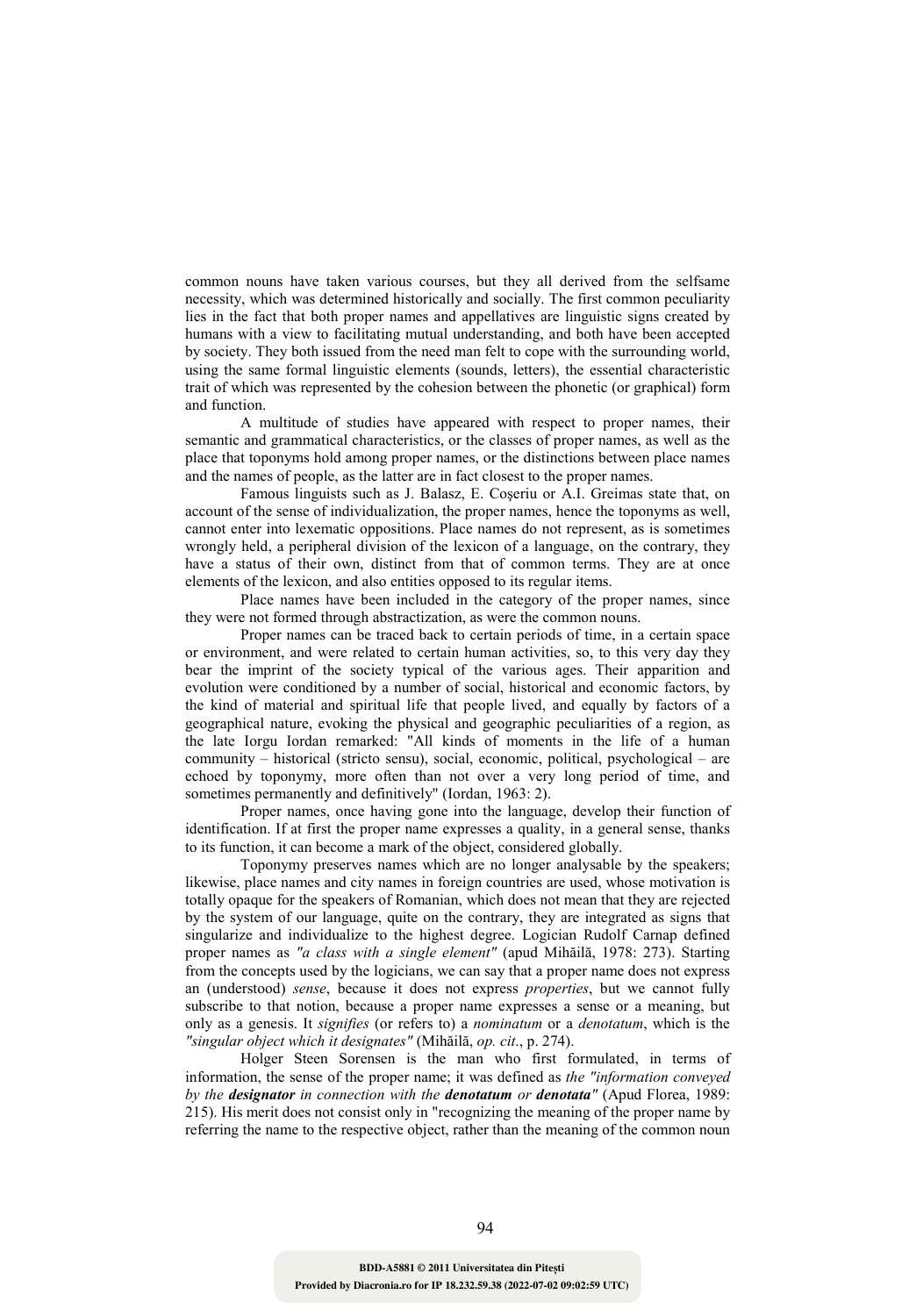that underlies the proper one", and also in the fact that he "establishes the individual character of the meaning of the proper name with respect to the general meaning of the common noun on different bases from those preceding his own research" (Florea, *op. cit*.: 215).

Gary-Prieur advocated introducing a distinction between the content and the meaning / sense of the proper names, stating that:

I will understand by SENSE a property that characterizes the proper name as a language unit, and is, in my opinion, very well represented by the predicate of denomination, and by CONTENT – the properties that characterize the proper name as being linked to its initial referent; this relationship (...) triggers the fact that certain properties of the initial referent can intervene in interpreting proper names (Gary-Prieur, 1994: 39-40).

 For a correct interpretation of the sense of the proper name, we believe that a clear distinction has to be drawn between the various levels of the language to which the proper name can be referred. Thus, at a genetic level, the proper name is a sign constituted on the basis of the primary system of signs of the language, it is motivated and has a meaning. At a functional level in the usage, the proper name is identified with the singular object known to the speaker, evoking for the speaker the object with the multitude of its concrete characteristic features. When we refer to the level of the functionality in the system, the proper name is an arbitrary sign in relation to the singular object it refers to, and it does not express a different sense (meaning) than that of a *proper name*. Finally, at the level of the metasystem, the proper name is the name of a class of proper names. For instance, *Albeşti* can be the name of all the villages named *Albeşti* in Romania.

 Therefore we can say that the proper name has a *sense* or *meaning* only when its motivation is transparent. The moment motivation becomes opaque, and the proper name becomes arbitrary as to the object designated, it also loses its primitive meaning, and its only quality expressed is that of a *proper name*.

Another very interesting and highly disputable point of view is related to their recategorization as proper names, which has been effected gradually. In some respects, place names "are closely linked to the names of persons in that either of them can appear or can be changed through the will of a group of people, or even a single individual" (Graur, 1972: 6), as Al. Graur remarked in his work *Names of persons*.

 Staying within the field of proper name semantics, Ion Toma stated that "the semantic formula of the proper name (irrespective of the subsystem it is integrated into) is: that  $x (x = person, place, animal, company, etc.), which... (followed by a restrictive$ relative clause, which enumerates the characteristics necessary and sufficient to individualize x)" (Toma, 1995: 108).

 To be able to differentiate between the meaning of the proper names and that of the common names, Domnita Tomescu concludes that "the specific function of the proper names is denomination through identification and individualization, while that of the common nouns is that of designating through generalization" (*Ibidem,* p. 1), hence proposing the following **definition** of the former:

from a semantic point of view, proper names, defined in a contradictory manner, through the absence of meaning, through monosemanticism, or through excess of signification, are different from common nouns, not through their ability to express sense, but through the way in which they achieve signification (...). The relationship between the proper name and the object denoted is temporary, dependent on the verbal and situational context (*Ibidem)*.

"Thus, we propose  $-$  D. Tomescu continues  $-$  for all the proper names three levels of the linguistic analysis: the etymological (i.e. initial) formal plane of the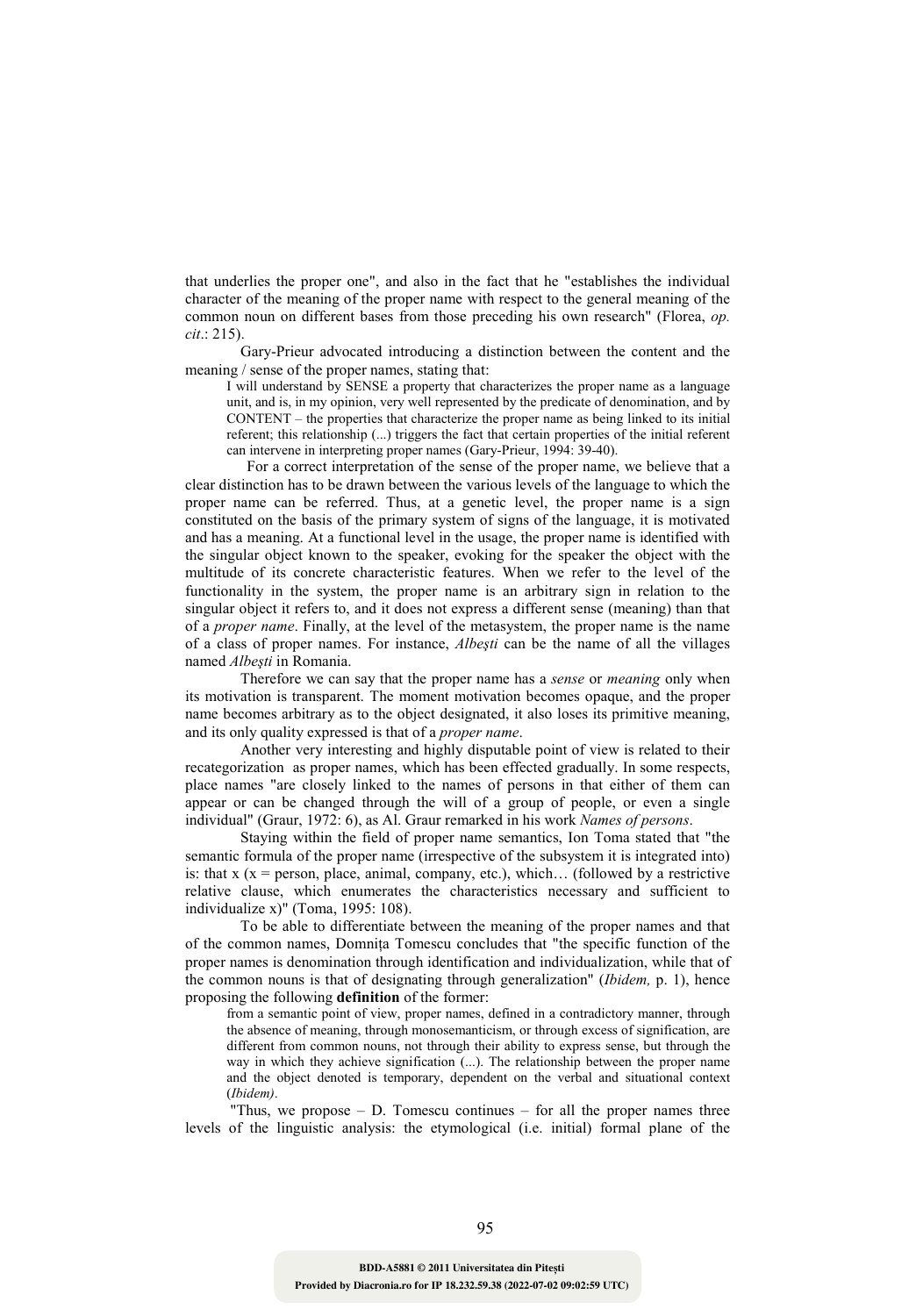designation, the current functional plane, where the proper name designates, identifies and individualizes an object within a given context, and the complementary (or additional) functional plane, where the proper name finally comes into its own denotation in that it is being used in designating objects in the same class, or in different classes" (*Ibidem,* p. 9)*.* The same author is of the opinion that "from a semantic standpoint, proper names can be only singular, but from a linguistic standpoint, they can also be singular and plural" (Tomescu, 1973: 471).

The linguist Ion Roşianu believes that "the sense of proper names is an individual, referential-connotative sense, which is not achieved through generalization and abstractization, and the designation through proper names is not a notional designation, but an individual, particular and restrictive one" (Roşianu, 1999: 27).

As far as the terminology used in the course of time is concerned, D. Tomescu briefly surveys all the terms, namely: *- nume osebit*, which occurs in the first Romanian grammar book, written by Eustatievici Braşoveanu (1757); *- nume osebite* and *nume însuşite*, terms left unexplained, which appears in Radu Tempea's grammar (1797);  *nume însuşi / nume însuşit*, terms present in Văcărescu's grammar (1787); *- nume particular*, a term which appears in I.C. Massim's works (1854), being very close to the functional specificity of the proper names, but will not be taken over by subsequent grammars; *- nume propriu* (*proper name*), the present-day term, to be found for the first time in Văcărescu's grammar (1787); *- nume proprie*, used by Golescu (1840), N. Măcărescu (1848), T. Cipariu (1854), and Puşcariu (1875); *- nume proprii*, a term that can be encountered in Constantin Diaconovici-Loga (1892); *- nume propre*, a term used by Şt. Neagoe (1870) and I. Çirca (1878) (Tomescu, *op*. *cit.:* 19).

Viorica Florea*,* in her article *Derivatele toponimelor în raport cu cele ale apelativelor româneşti*, cites *Alan Gardiner* (*The theory of proper names*), stating that "Proper names possess the faculty of designating something, while at the same time singularizing, whereas common nouns have the twofold faculty of signifying and designating something" (Florea, ACIL: 1138)*.* Sabina Teiuş understands that, in order to define the notion of proper name, we have to consider the two levels or planes of realization, that of the message, and that of the signalling. Consequently, "the proper name only possesses the faculty of designating, while simultaneously singularizing, whereas the common noun has the twofold faculty of meaning/signifying and designating something" (Teiuş, 1967: 514). In other words, the proper name "lacks semantic content" (Marouzeau, 1963: 124), having only its sphere of usage, and in its turn the latter is "*reduced to a minimum"* (Kurilowics, 1956: 5, 13), while "the common noun possesses a signification, a semantic content, and has a wider sphere of usage, as it expresses notions formed through abstracting the common features from several objects of the same type" (Teiuş, *op. cit.:* 514)*.* Thus, synchronically, unlike the common noun, the proper name lacks the stage or level of abstractization, of generalization, the very stage in which the common noun is assigned a semantic content.

Considering the above discussion, we can derive the following conclusions: - from a pragmatic-semantic point of view, the proper name is "a linguistic unit endowed with a lexical or conventional sense, being used by the speakers either in a referential position, if an act of reference to particulars is aimed at, or in a nonreferential position, if an act of predication is intended" (Miron-Fulea, 2005: 286).

- as a unit of the linguistic system, the proper name occurs in two stances: as a *lexical item* (a lexical unit which is still not categorized grammatically), and as a *nominal item*  (a lexical-grammatical unit belonging to the category of the nouns / Nomina);